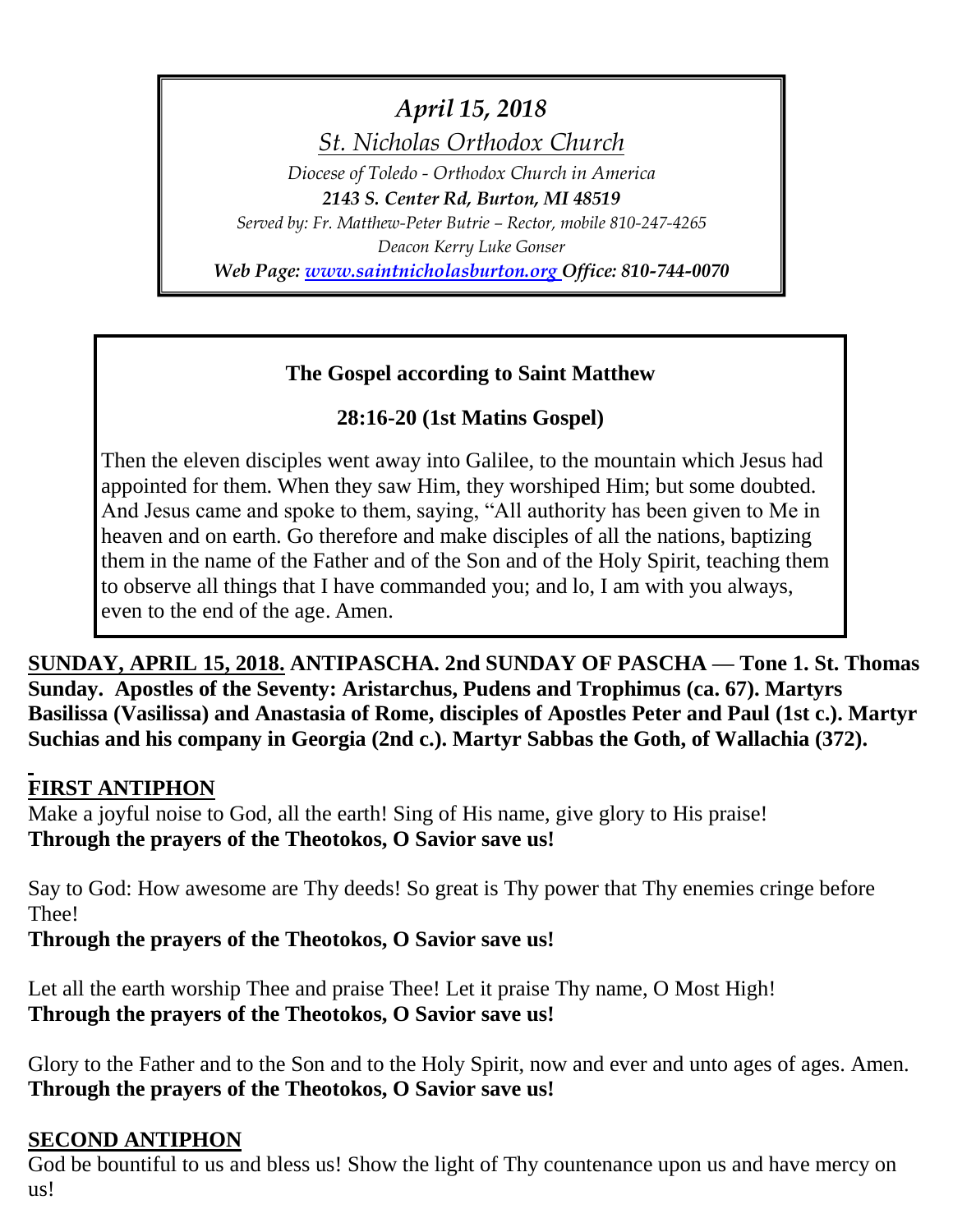### **O Son of God who arose from the dead, save us who sing to Thee: Alleluia!** That we may know Thy way upon the earth, and Thy salvation among all nations! **O Son of God who arose from the dead, save us who sing to Thee: Alleluia!**

Let the people give thanks to Thee, O God! Let all the people give thanks to Thee! **O Son of God who arose from the dead, save us who sing to Thee: Alleluia!**

Glory to the Father and to the Son and to the Holy Spirit, now and ever and unto ages of ages. Amen. Only-begotten Son and immortal Word of God, Who for our salvation didst will to be incarnate of the holy Theotokos and ever-virgin Mary, Who without change became man and wast crucified, Who art one of the Holy Trinity, glorified with the Father and the Holy Spirit: O Christ our God, trampling down death by death, save us!

## **THIRD ANTIPHON**

Let God arise, let His enemies be scattered; let those who hate Him flee from before His face. **Troparion:** Christ is risen from the dead, trampling down death by death, and upon those in the tombs bestowing life.

As smoke vanishes so let them vanish; as wax melts before the fire.

**Troparion:** Christ is risen from the dead, trampling down death by death, and upon those in the tombs bestowing life.

So the sinners will perish before the face of God; but let the righteous be glad. **Troparion:** Christ is risen from the dead, trampling down death by death, and upon those in the tombs bestowing life.

This is the day which the Lord has made! Let us rejoice and be glad in it! **Troparion:** Christ is risen from the dead, trampling down death by death, and upon those in the tombs bestowing life.

## **TROPARIA**

**(Tone 7)** From the sealed tomb, Thou didst shine forth O Life! Through closed doors Thou didst come to Thy disciples, O Christ God! Renew in us, through them, an upright spirit, by the greatness of Thy mercy, O Resurrection of all!

**(Tone 4)** In truth you were revealed to your flock as a rule of faith, a model of meekness, and teacher of abstinence, so you won the heights by humility, and riches by poverty, O Holy Father Nicholas, intercede with Christ God to save our souls.

## **KONTAKION**

(**Tone 8)** Thomas touched Thy life-giving side with an eager hand, O Christ God, when Thou didst come to Thy apostles through closed doors. He cried out with all: Thou art my Lord and my God!

## *The Prokeimenon in the Third Tone:* **Great is our Lord and abundant in power / His understanding is beyond measure!**

*v:* **Praise the Lord! For it is good to sing praises to our God.**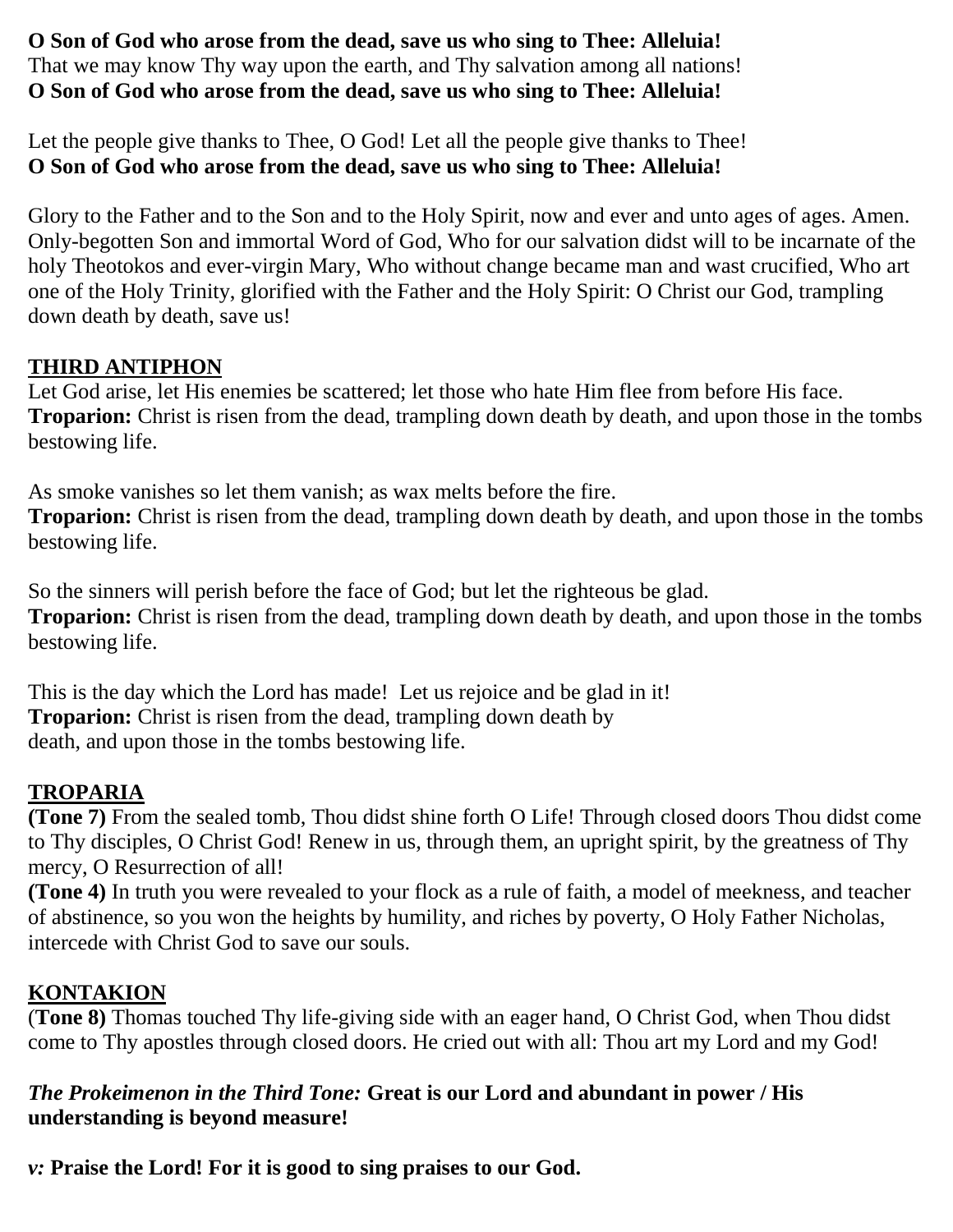**THE READING FROM THE ACTS OF THE HOLY APOSTLES (5:12-20)** *In those days:* many signs and wonders were done among the people by the hands of the apostles. And they were all together in Solomon's Portico. None of the rest dared join them, but the people held them in high honor. And more than ever believers were added to the Lord, multitudes both of men and women, so that they even carried out the sick into the streets, and laid them on beds and pallets, that as Peter came by at least his shadow might fall on some of them. The people also gathered from the towns around Jerusalem, bringing the sick and those afflicted with unclean spirits, and they were all healed. But the high priest rose up and all who were with him, that is, the party of the Sadducees, and filled with jealousy they arrested the apostles and put them in the common prison. But at night an angel of the Lord opened the prison doors and brought them out and said, Go and stand in the temple and speak to the people all the words of this Life."

## *Alleluia, Tone 8*

*v:* **Come; let us rejoice in the Lord! Let us make a joyful noise to God our Savior!** *v:* **For the Lord is a great God, and a great King over all the earth!**

## **THE HOLY GOSPEL ACCORDING TO JOHN (20:19-31)**

On the evening of that day, the first day of the week, the doors being shut where the disciples were, for fear of the Jews, Jesus came and stood among them and said to them, "Peace be with you." When he had said this, he showed them his hands and his side. Then the disciples were glad when they saw the Lord. Jesus said to them again, "Peace be with you. As the Father has sent me, even so I send you." And when he had said this, he breathed on them, and said to them, "Receive the Holy Spirit. If you forgive the sins of any, they are forgiven; if you retain the sins of any, they are retained." Now Thomas, one of the twelve, called the Twin, was not with them when Jesus came. So the other disciples told him, "We have seen the Lord." But he said to them, "Unless I see in his hands the print of the nails, and place my finger in the mark of the nails, and place my hand in his side, I will not believe." Eight days later, his disciples were again in the house, and Thomas was with them. The doors were shut, but Jesus came and stood among them, and said, "Peace be with you." Then he said to Thomas, "Put your finger here, and see my hands; and put out your hand, and place it in my side; do not be faithless, but believing." Thomas answered him, "My Lord and my God!" Jesus said to him, "Have you believed because you have seen me? Blessed are those who have not seen and yet believe." Now Jesus did many other signs in the presence of the disciples, which are not written in this book; but these are written that you may believe that Jesus is the Christ, the Son of God, and that believing you may have life in his name.

## **THE HYMN TO THE THEOTOKOS**

O most radiant lamp, Theotokos, the honor immeasurable, which is more exalted than all creatures, with praises do we //magnify// thee.

### **COMMUNION HYMN**

Praise the Lord, O Jerusalem! Praise your God, O Zion! Alleluia, Alleluia, Alleluia!

# **IN PLACE OF "WE HAVE SEEN THE TRUE LIGHT…"**

Christ is risen from the dead, trampling down death by death, and upon those in the tombs bestowing life.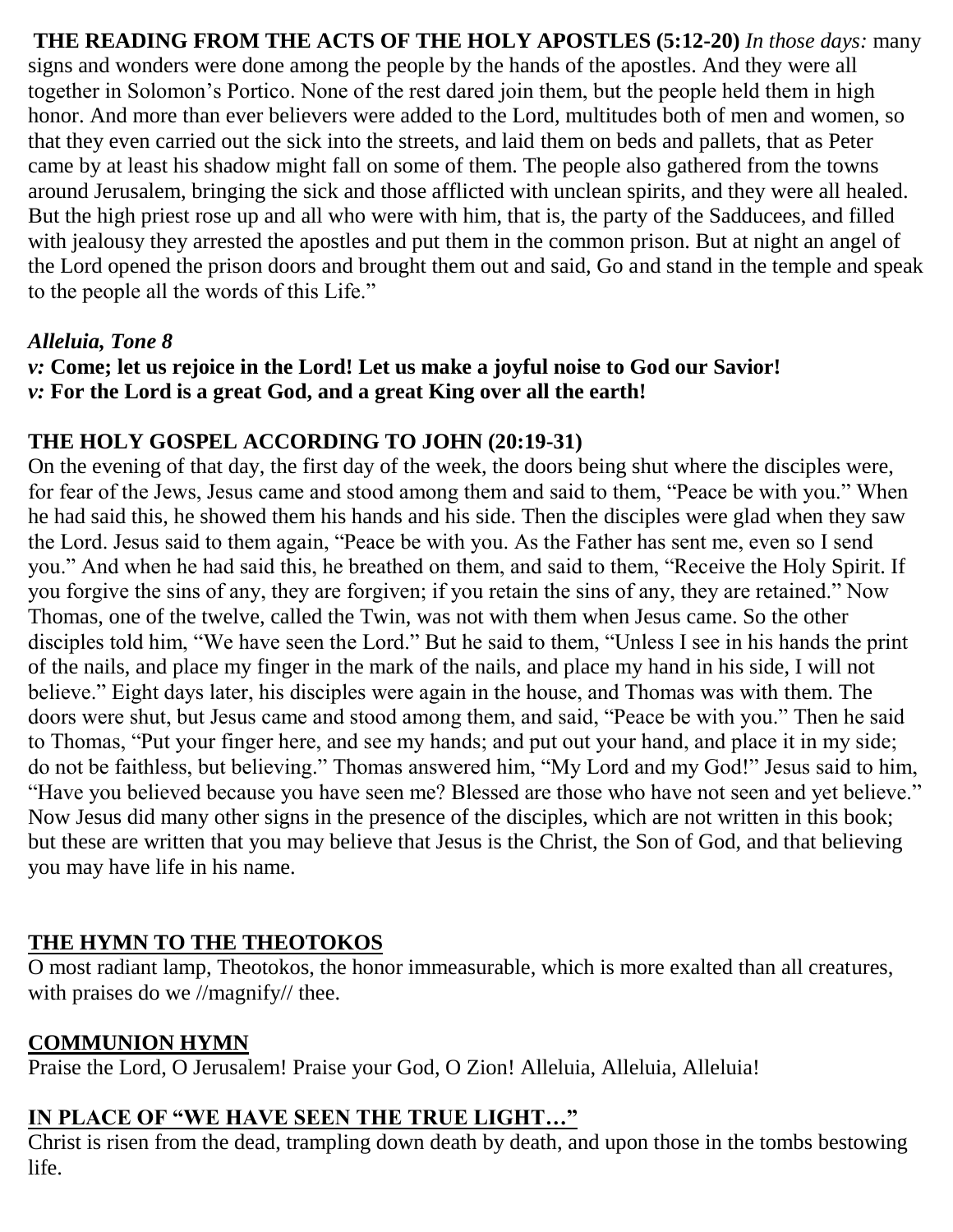### **WHAT IS THE ARTOS?**

"Artos" is a Greek word which means bread made with yeast. The Artos is blessed on Pascha after the Ambon Prayer which is said at the end of the Liturgy. The prayer used in the blessing of the Artos is as follows: "We bless and sanctify this bread on this Paschal day, for the honor, praise and memory of the glorious Resurrection of our Lord Jesus Christ by whom we are released, freed ... We further ask Almighty God to bless this bread and that all who partake of it may share in His Heavenly gifts and be free of all pain and sickness, and be granted salvation of soul and health of body." During Bright Week, the blessed bread, covered with an icon of the Resurrection, remains in the church to be kissed until the Sunday after Pascha (Saint Thomas Sunday), when the Artos is distributed to the faithful. According to the old custom, the Artos was distributed on the Saturday of Bright Week after the Holy Liturgy with the prayer, "this bread may be for the health and sanctification of the soul of him who eats of it." In the former centuries the faithful would preserve little pieces of bread for those who were seriously ill or in danger of death and unable to receive Holy Communion. They would be given a piece of Artos as a substitute for Holy Communion. Presently, the Artos is generally broken and distributed on Thomas Sunday so that as many of the faithful as possible can partake of this blessing. The Artos reminds us of the occasion when our Lord at the Last Supper, on Holy Thursday, with His Disciples present, instituted the Holy Eucharist. It recalls to our minds that He is permanently among us. It also reminds us of His appearance to the Disciples after the Resurrection, when He blessed the food and did eat of it with them. Again we are reminded of His words to Cleophas and Lucas on their way to the village of Emmaus when He interpreted the Scriptures in regard to things referring to Himself, and they did recognize Him when He reclined at the table with them, and He took bread and blessed, and broke and began handing it to them. (Luke 24:27-35) According to the oldest tradition, the Apostles, after the Ascension of Our Lord, placed bread on the table (altar) each time during the services, for the Divine Master. This they did for their Master, confessing or believing in His invisible presence among them. At the end of the services they took the bread and lifted it up with the words: "Glory be to You, O Christ, Our God, Glory be to You. Glory be to the Father, and to the Son, and to the Holy Spirit." The Apostles, after receiving the Holy Spirit on Pentecost Day, went to preach the Gospel throughout the, world and, according to tradition, left a loaf of bread on the altar in remembrance of His Glorious Resurrection. As the unleavened bread had a great significance to the Jews in the Old Testament, so the Artos has for us in the New Testament. As bishop, Saint Cyril, the great writer and preacher, writes: "As the Jews in Egypt were preparing unleavened bread for their big journey through the Red Sea, and after crossing the Sea they did eat the bread, so we, Christians, saved through the Resurrection of our Savior from sin, lift up the Artos, which is exposed on the table during Bright Week and eat it on Saturday, the last day of Bright Week. As the unleavened bread was eaten for the health of the people who ate it, so is this bread given for the health and sanctification of our soul and body."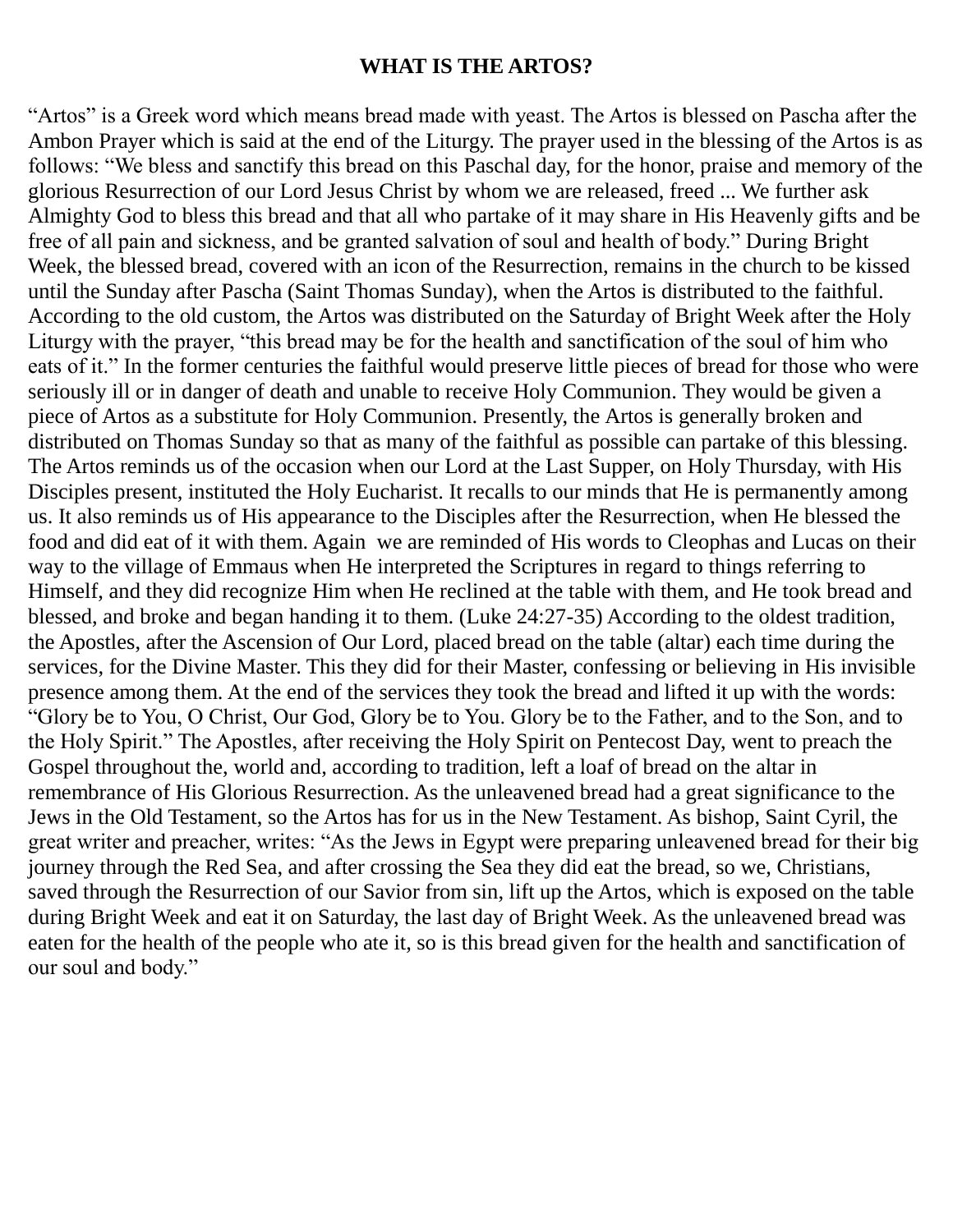April 15, 2018

# ဆိုပြီးစ ဝတ္ထိုးဝ ဝတ္ထိုးဝ ဝတ္ထိုးဝ ဝတ္ထိုးဝ ဝတ္ထိုးဝ ဝတ္ထိုးဝ ဝတ္ထိုးဝ ဝတ္ထိုးဝ ဝတ္ထိုးဝ ဝတ္ထိုးဝ ဝတ္ထိုးဝ

#### **CANDLE INTENTIONS FOR THE HEALTH AND BLESSINGS OF**

Special Intentions Dennis & Sharon Jernigan Adelaida, Feodosiy, Oleg, Irina, Alexey, Nikolay, Nikolay, Galina & Andrey Irina Sivergina Fr. Tom, Fr. Dimitri, Fr. Anthony, Aaron, Amir, Rimi, Zayn, Reggie, Allen, Deborah, JoAnn, Gloria, Luba, Kosta, Jimmy, Laurie, David, Helen, Anna, Walt, Vladimir, Dorothy, Michael, Allison, Stojan, Mira, Bosa, Jeanette, Christopher, Nicholas, Margaret, Joseph, Gladys, my family and friends Joe Tome Special Intention Joe Tome Good health & God's blessings to my sister Nada Val Evanenko For health & blessings~Susan Goodman The Goodman The Goodman family Bakousidis & Murphy family **Exercise 2.1 and 2.1 and 2.1 and 2.1 and 2.1 and 2.1 and 2.1 and 2.1 and 2.1 and 2.1 and 2.1 and 2.1 and 2.1 and 2.1 and 2.1 and 2.1 and 2.1 and 2.1 and 2.1 and 2.1 and 2.1 and 2.1 and 2.1 and 2** Tom Branoff~for his namesday Linda Branoff

#### **CANDLE INTENTIONS FOR BLESSED REPOSE**

Vasily, Andrey, Galina, Nikolay & Vitaliy, Ekaterina, Ekaterina, Feodosiy & Yuliya Irina Sivergina John Bibilkow (6 yrs.) Dorothy Goodman & family John & Helen Bibilkow Christine, Jerry, Josh & Jenn Theodora, Kosta, Evangelica, Kosta, Eleni, Kotsi, Elias, Thomas & Elias Lena Bakousidis



### **CHRIST IS RISEN! INDEED HE IS RISEN!**

**WELCOME** to all our friends and visitors. Please join us in our fellowship hall.

**COFFEE HOUR** Volunteers are needed to help serve coffee and donuts for the month of April. Please see the sign-up sheet outside of the kitchen. Call or email the parish office as well as signing up, if you'd like to sponsor the bagels and/or coffee.

### **OUR CHARITY MINISTRIES**

**HOPE IN A BOX** is collecting Deodorant for the month of April. Place the items in the blue box in the hall. Catholic Charities Community Closet will distribute the items.

**FOOD DRIVE** Place non-perishable food items in the other blue box in the hall.

**QUARTERLY STATEMENTS** are ready to be picked up in the parish hall.



**BINGO** May 6<sup>th</sup>

**RUMMAGE SALE** June  $8^{th}$  &  $9^{th}$ . Get a jump on that spring cleaning & bring in your donations. Flyers are in the narthex. There will also be flyers to post in the community mid